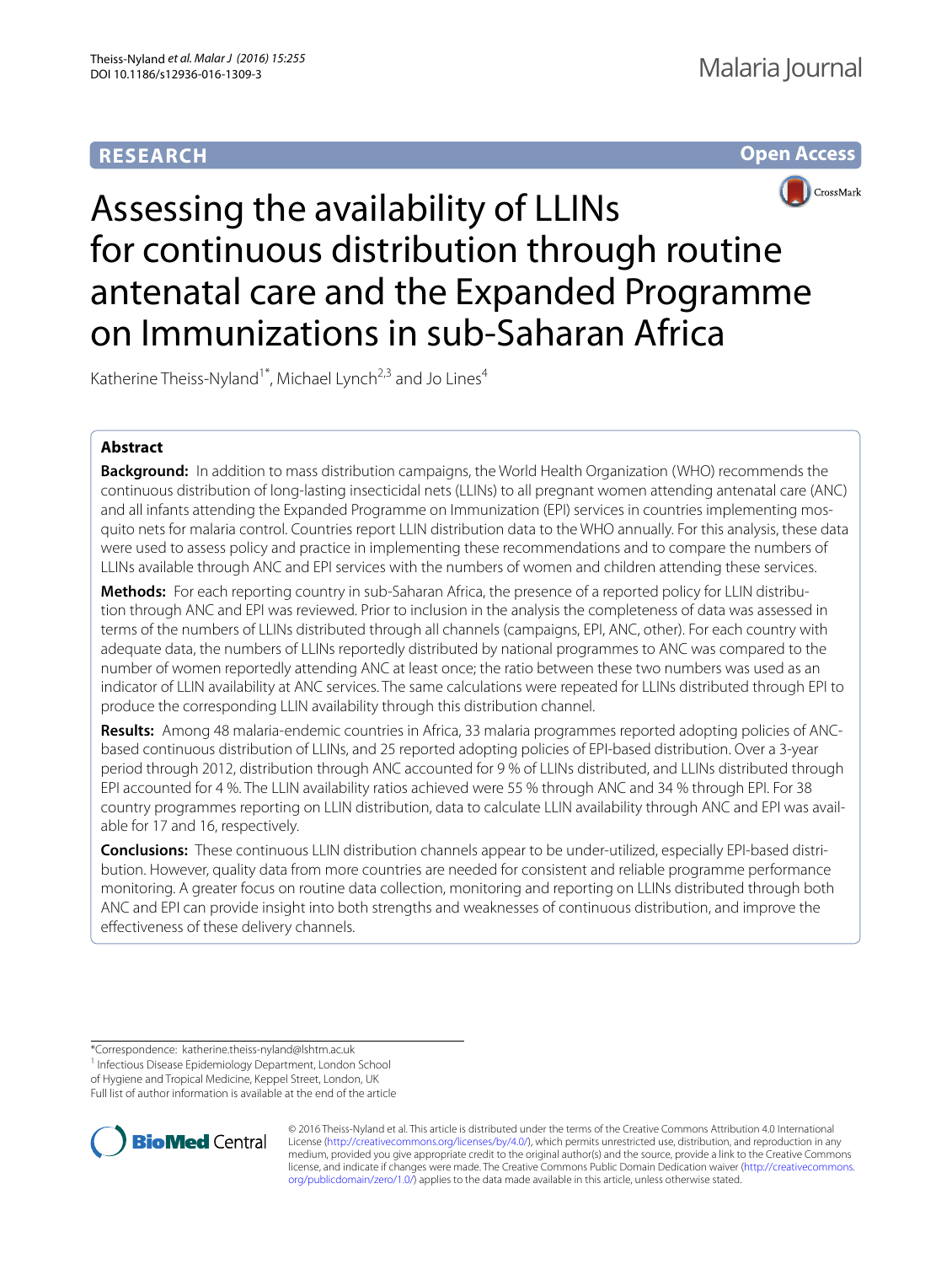## **Background**

Long-lasting insecticidal nets (LLINs) have been the mainstay of vector control for malaria prevention. The World Health Organization (WHO) recommends universal coverage of LLINs, defined as one LLIN for every two people within a household, for malaria-endemic countries and regions [[1\]](#page-7-0). Eighty-eight countries, 39 in Africa, distribute LLINs free of charge [\[2](#page-7-1)]. The main channel for LLIN distribution since the early 2000s has been mass campaigns. Since 2007, WHO has also recommended the continuous distribution of LLINs to all pregnant women through routine antenatal care (ANC) and to all children under 1 year through the Expanded Programme on Immunizations (EPI), to complement campaigns, and maintain coverage of the most biologically vulnerable people during the intervals between mass campaigns [[3–](#page-7-2)[6\]](#page-7-3).

The routine health services of ANC and EPI have important advantages as LLIN distribution points because their target populations are especially vulnerable to malaria, and because, compared to other health services, they tend to achieve relatively high and equitable levels of access for these target groups in most countries. Globally, approximately 83 % of women receive ANC at least once during their pregnancy [[7\]](#page-7-4), and 85 % of children complete their vaccination schedule [[8](#page-8-0)]. In 41 of 45 countries in the WHO African Region, the policy is to distribute LLINs free of charge [\[9](#page-8-1)]. In countries with an ANC distribution policy, the first ANC visit is generally used as the point-of-contact for LLIN distribution, in line with the WHO recommendation  $[6]$  $[6]$ . There is no specific WHO recommendation as to when LLINs should be distributed in EPI  $[4, 6]$  $[4, 6]$  $[4, 6]$  $[4, 6]$ , and a wide range of time-points is used in practice, from birth (with BCG vaccine for tuberculosis) to 9 months of age (with measles vaccine). Diphtheria-tetnus-pertussus-1 (DTP1) vaccination at 6 weeks of age is the most common distribution point  $[6]$  $[6]$ .

Each year, to prepare for the production of the World Malaria Report, national malaria programmes in endemic countries provide WHO with data on the adoption of LLIN distribution policies and the total LLINs made available for distribution through all channels (campaign, ANC, EPI, other) [\[2](#page-7-1), [10](#page-8-2)]. These data have not previously been used to assess the extent to which ANC and EPI distribution channels have been utilized for LLINs in practice. The WHO has collected reports of the numbers of nets distributed since 2000 at country level, and in this analysis national programme reports of the nets distributed through ANC or EPI were compared with reports of the total number of women attending ANC or children attending EPI, to calculate an LLIN availability ratio for each channel.

#### **Methods**

The LLIN continuous distribution policies were assessed for African countries using the policy information reported to WHO. A country was considered to have a policy for ANC and/or EPI distribution of LLINs if it declared the existence of a policy in its annual report to WHO on or before the year 2012. The report to WHO included both the existence of a policy and the year the policy was adopted. The delay in policy implementation was assessed by comparing the year of policy adoption to the 1st year in which the country reported distributing any LLINs through the relevant distribution channel.

The volume of LLINs distributed through ANC and EPI was assessed for countries in Africa, using the sum of LLINs distributed through all channels (campaigns, EPI, ANC, and other channels). The completeness of data available was assessed in terms of missing values and inconsistencies in reported totals. Annual reports that did not include specific information on the channel of distribution, or where the channel totals did not add up to within 10 % of the reported total nets distributed were excluded from the analysis. Countries were eligible for inclusion if they had reported complete distribution channel data in at least three of the 4 years from 2009 to 2012. If there were data for all four of these years, the most recent 3 years (2010–2012) were included. In all included countries, campaign nets were distributed in at least one of the included years. The most recent 3 years of data from each country were aggregated to account for year-to-year variation, especially due to campaigns.

The numbers of nets reportedly distributed through each distribution channel were summed over all included countries, to produce the proportion of the total nets reportedly distributed through each channel. An example of this calculation for ANC:

 $\sum$  (LLINs distributed via ANC)  $\sum$  (LLINs distributed via all channels) = Proportion LLINs distributed via ANC

For countries reporting at least 3 years of LLINs distributed via ANC or EPI, an LLIN availability ratio was calculated. The LLIN availability ratio for a distribution channel represents the total number of nets reportedly distributed through the service relative to the total number of women or children attending that service. To assess whether the number of nets made available through ANC was sufficient to allow one LLIN to be given to every pregnant woman attending ANC, an ANC LLIN availability ratio pooling data across all included countries with LLIN distribution through ANC was calculated: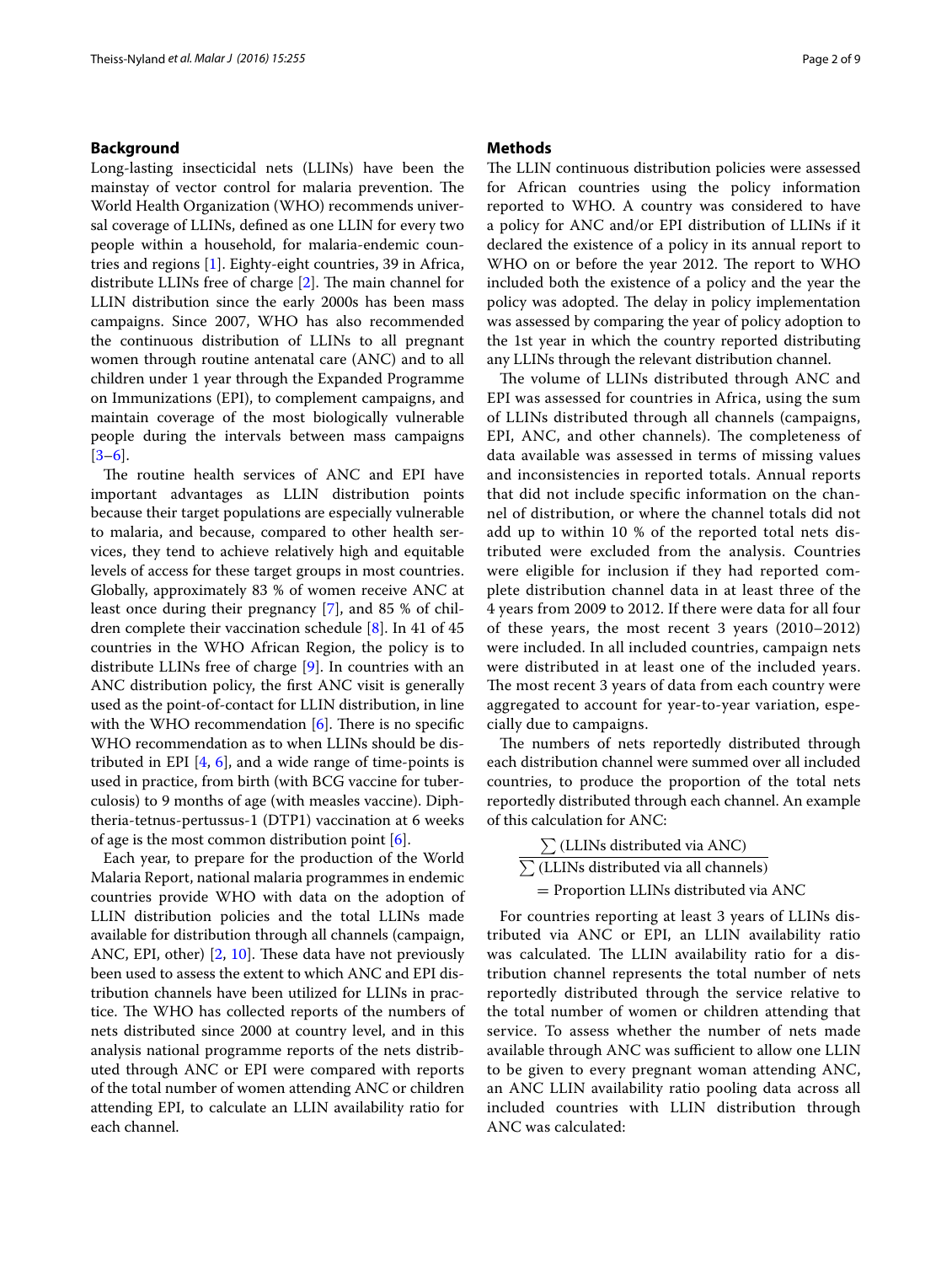$\sum$  (LLIN reported distributed via ANC)  $\sum$  (women reported attending ANC)  $=$  ANC availability ratio

For the ANC availability ratio, both the denominator and numerator were reported by national malaria control programmes to the WHO Malaria Control Programme.

Similarly, for EPI, an LLIN availability ratio was calculated to assess whether the number of LLINs made available through this channel was sufficient for all the infants attending EPI services, pooling data across all included countries with LLIN distribution through EPI:

$$
\frac{\sum (LLIN reported distributed via EPI)}{\sum (infants reported attending EPI)} = EPI availability ratio
$$

In this case, the denominator (total infants attending EPI) was taken from a different source than the numerator: EPI coverage reports submitted to WHO by national EPI authorities. Because there is no clear consensus or recommendation as to the best age for LLIN distribution in EPI, two different LLIN availability ratios were calculated for EPI, using either the number of children who received DTP1 vaccination (normally at 6 weeks of age) or the number receiving measles vaccination (normally at 6 months of age).

 $\sum$  (LLIN reported distributed via EPI)  $\sum$  (infants reported receieving DTP1)  $=$  EPI (DTP1) availability ratio

and

 $\sum$  (LLIN reported distributed via EPI)  $\sum$  (infants reported receiving measles vaccine)  $=$  EPI (Measles) availability ratio

In most countries, DTP1 coverage is higher than measles vaccination coverage, so the DTP1 vaccination comparison provides a more conservative estimate of LLIN availability.

### **Results**

Control programmes in malaria-endemic countries began reporting LLIN distribution data annually to WHO in 2008, and were asked at that time to provide historical data back to 2000. The review of data completeness revealed that no single African country reporting to WHO included complete distribution channel data for years before 2008. From 2008 onwards, most countries were reporting complete distribution channel data, but a large minority of reports each year still did not break down the data by distribution channel, up through the 2012 reports.

In 2012, of the 48 African countries reporting LLIN data to the WHO, 33 country programmes reported having a policy for LLIN distribution through ANC, and 25 reported having a policy for LLIN distribution through EPI. Of the 33 countries with a reported ANC distribution policy, one country had never reported implementation since policy adoption in 1998. Of the 25 countries with a reported EPI-based distribution policy, six countries had never reported implementation since policy adoption in years between 1998 and 2008. Furthermore, in Africa, seven countries reported distributing LLINs through ANC without having reported adopting an ANC LLIN distribution policy, and five countries reported distributing LLINs via EPI without having reported adopting an EPI LLIN distribution policy. ANC policies took an average of 2.3 years to be implemented (median: 2 years), while EPI policies took an average of 2.7 years to be implemented (median: 2 years). The range for this interval was wide, and in a few countries there were long delays: up to 11 and 9 years, for ANC and EPI, respectively.

In total, 38 country programmes were included in the analysis of continuous distribution (Table [1](#page-3-0)). In these countries (representing a population of approximately 805,404,900 people in 2012), 290,030,923 LLINs were distributed during the three-year window. Of these, 86 % were reportedly distributed via mass campaigns, 9 % via ANC, 4 % via EPI, and 2 % via other channels.

Seventeen countries had sufficient data to be included in the ANC availability ratio calculation, and 16 had sufficient data to be included in the EPI avail-ability calculation (Table [1](#page-3-0)). The ANC LLIN availability ratio, in countries with active distribution for this channel, was 55 % (Table [2](#page-4-0)). Thus, LLINs reportedly distributed via ANC were sufficient to provide one LLIN to 55 % of the women reportedly attending this service. The LLIN availability ratio for EPI was calculated using both DTP1 and measles visits as denominators. With the DTP1 visits as denominator, the availability ratio for countries actively distributing LLINs through EPI was 34 % (Table [2\)](#page-4-0). With measles vaccination visits, the availability ratio was 37 % (Table [2](#page-4-0)). Thus, LLINs reportedly distributed via EPI were sufficient to provide one LLIN to 34–37 % of the infants attending this service. When availability ratios were calculated for individual countries, performance varied greatly for both ANC and EPI distribution, with the lowest availability ratios below 10 %, and the highest greater than 90 %.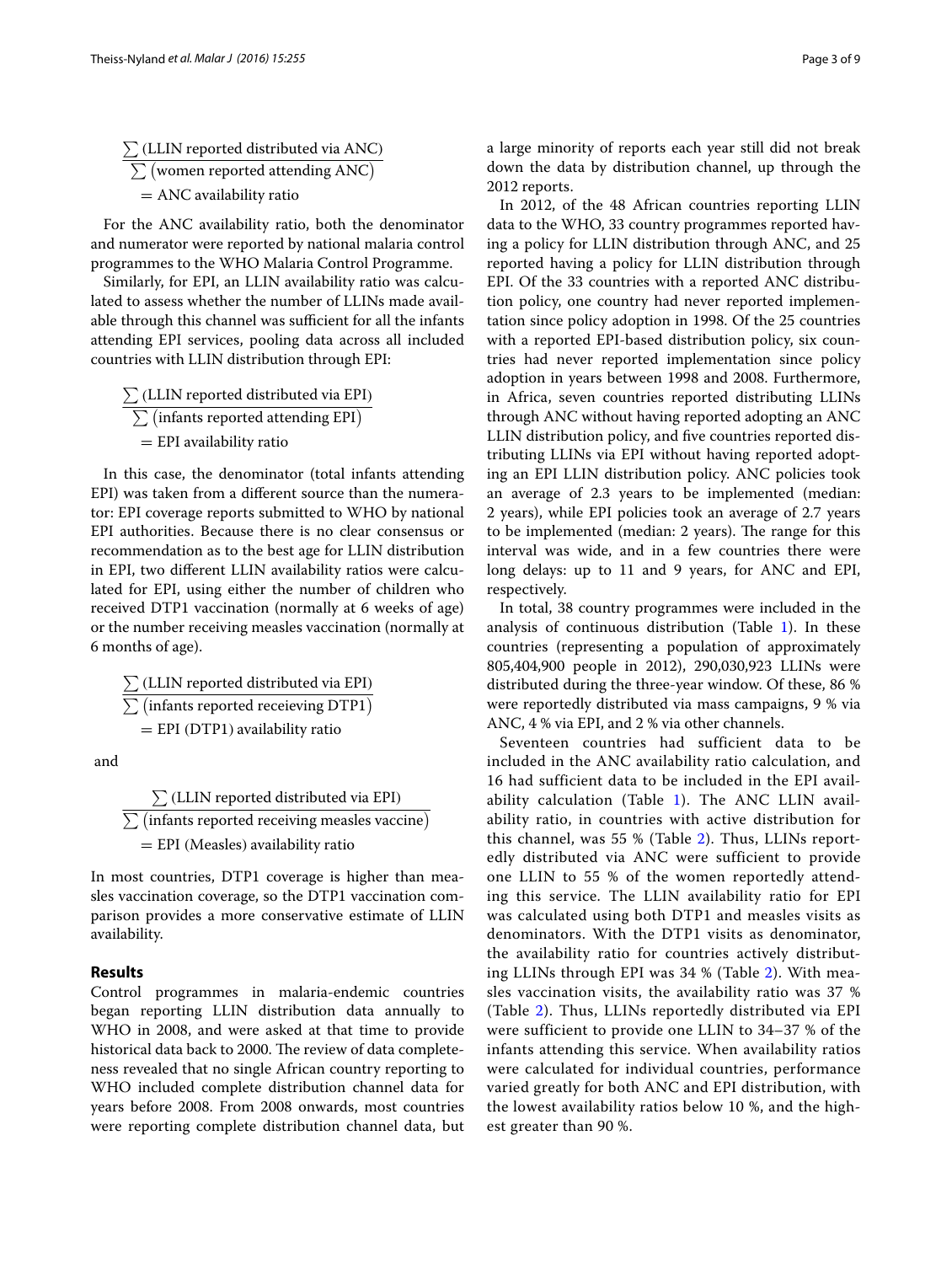| <b>Country programmes</b>               | <b>Years included</b> | <b>Total nets</b> | Distribution channel propor- ANC availability ratio<br>tion analysis <sup>a</sup> | analysisb   | <b>EPI availability</b><br>ratio analysis <sup>c</sup> |
|-----------------------------------------|-----------------------|-------------------|-----------------------------------------------------------------------------------|-------------|--------------------------------------------------------|
| West                                    |                       |                   |                                                                                   |             |                                                        |
| Benin                                   | 09, 11, 12            | 6,720,585         | Υ<br>Y                                                                            |             | Y                                                      |
| Burkina Faso                            | 10, 11, 12            | 7,930,794         | Υ                                                                                 | Y           | Y                                                      |
| Côte d'Ivoire                           | 09, 10, 11            | 9,221,508         | Υ                                                                                 |             | Y                                                      |
| Gambia                                  | 09, 11, 12            | 1,182,883         | Υ                                                                                 | Y           | Y                                                      |
| Ghana                                   | 10, 11, 12            | 13,042,900        | Υ                                                                                 |             |                                                        |
| Guinea-Bissau                           | 10, 11, 12            | 1,179,669         | Υ                                                                                 | Y           | Υ                                                      |
| Liberia                                 | 09, 10, 11            | 2,474,400         | Υ                                                                                 |             |                                                        |
| Mali                                    | 10, 11, 12            | 7,128,578         | Υ                                                                                 | Y           | Y                                                      |
| Nigeria                                 | 10, 11, 12            | 51,456,461        | Υ                                                                                 |             |                                                        |
| Senegal                                 | 09, 10, 11            | 5,342,486         | Y                                                                                 |             |                                                        |
| Sierra Leone                            | 10, 11, 12            | 3,598,535         | Υ                                                                                 | Υ           | Υ                                                      |
| Togo                                    | 10, 11, 12            | 3,124,868         | Υ                                                                                 | Y           | Y                                                      |
| Central                                 |                       |                   |                                                                                   |             |                                                        |
| Angola                                  | 10, 11, 12            | 3,876,147         | Υ                                                                                 | Y           | Y                                                      |
| Cameroon                                | 09, 10, 11            | 8,733,485         | Υ                                                                                 |             |                                                        |
| Central African Republic                | 09, 10, 12            | 1,078,274         | Y                                                                                 |             |                                                        |
| Chad                                    | 09, 10, 11            | 3,909,081         | Y                                                                                 |             | Y                                                      |
| Democratic Republic of Congo 10, 11, 12 |                       | 32,952,748        | Y                                                                                 | Y           | Y                                                      |
| Equatorial Guinea                       | 09, 11, 12            | 19,035            | Y                                                                                 | Y           |                                                        |
| Sao Tome and Principe                   | 10, 11, 12            | 157,700           | Y                                                                                 | Y           |                                                        |
| South                                   |                       |                   |                                                                                   |             |                                                        |
| Botswana                                | 10, 11, 12            | 148,500           | Y                                                                                 |             |                                                        |
| Mozambique                              | 10, 11, 12            | 7,439,387         | Y                                                                                 | Y           |                                                        |
| Swaziland                               | 10, 11, 12            | 159,805           | Υ                                                                                 |             |                                                        |
| East                                    |                       |                   |                                                                                   |             |                                                        |
| Burundi                                 | 10, 11, 12            | 4,751,975         | Y                                                                                 |             | Y                                                      |
| Comoros                                 | 10, 11, 12            | 270,120           | Y                                                                                 |             |                                                        |
| Djibouti                                | 10, 11, 12            | 54,800            | Y                                                                                 |             |                                                        |
| Eritrea                                 | 10, 11, 12            | 1,179,640         | Y                                                                                 |             |                                                        |
| Ethiopia                                | 10, 11, 12            | 24,337,326        | Υ                                                                                 |             |                                                        |
| Kenya                                   | 10, 11, 12            | 14,461,002        | Υ                                                                                 | Y           | Y                                                      |
| Madagascar                              | 10, 11, 12            | 9,436,883         | Y                                                                                 | $\mathsf Y$ | Y                                                      |
| Malawi                                  | 10, 11, 12            | 9,289,178         | Y                                                                                 | Y           |                                                        |
| Rwanda                                  | 10, 11, 12            | 7,255,887         | Y                                                                                 |             | Y                                                      |
| Somalia                                 | 10, 11, 12            | 796,698           | Υ                                                                                 |             |                                                        |
| Sudan                                   | 10, 11, 12            | 3,692,659         | Υ                                                                                 |             |                                                        |
| Tanzania (mainland)                     | 10, 11, 12            | 24,573,301        | Υ                                                                                 | $\mathsf Y$ | Υ                                                      |
| Tanzania (Zanzibar)                     | 09, 10, 11            | 348,250           | Υ                                                                                 |             |                                                        |
| Uganda                                  | 10, 11, 12            | 9,109,747         | Υ                                                                                 |             |                                                        |
| Zambia                                  | 10, 11, 12            | 7,278,762         | Υ                                                                                 | Y           |                                                        |
| Zimbabwe                                | 09, 10, 12            | 2,316,866         | Υ                                                                                 |             |                                                        |
| Total: 38                               |                       | 290,030,923       | $38\,$                                                                            | 17          | 16                                                     |

# <span id="page-3-0"></span>**Table 1 Reporting country programmes data years included, total number of nets distributed and inclusion in different parts of continuous distribution channel analysis**

Data source: total nets distributed annually, reported by national malaria control programmes to the WHO Global Malaria Programme

<sup>a</sup> Countries included in the analysis of the proportion of total nets distributed through each channel

<sup>b</sup> Countries included in the analysis of ANC availability ratio: the number of nets reportedly distributed via ANC over the number of women reportedly attending ANC services

<sup>c</sup> Countries included in the analysis of the EPI availability ratio: the number of nets reportedly distributed via EPI over the number of children reportedly attending EPI services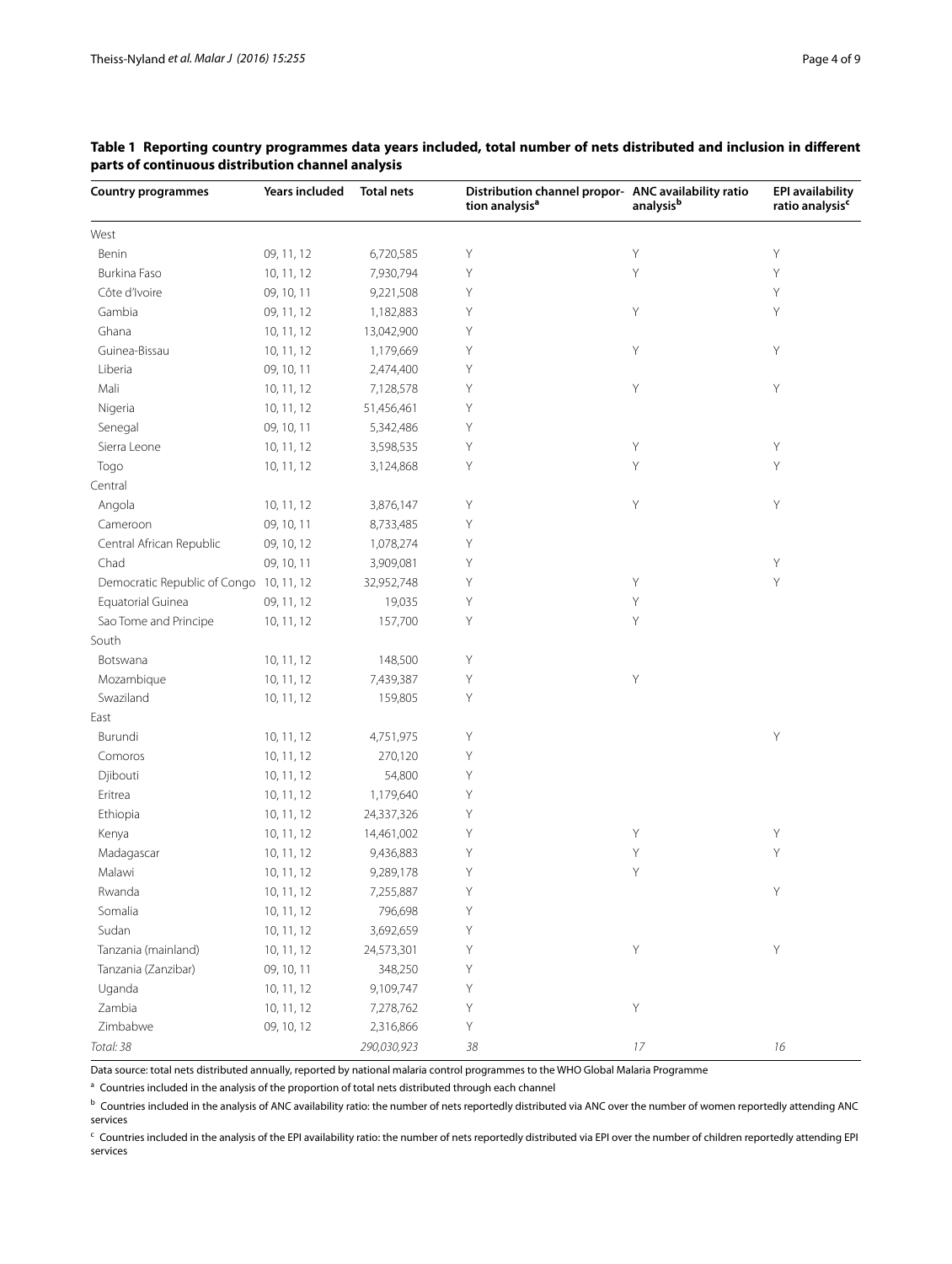|                                                               | <b>ANC</b> | EPI             |                 |
|---------------------------------------------------------------|------------|-----------------|-----------------|
| Policy and implementation                                     |            |                 |                 |
| Countries with a reported distribution policy                 | 33         | 25              |                 |
| Average years between policy and implementation               | 2.3        | 2.7             |                 |
| Proportion of LLINs distributed via each channel              |            |                 |                 |
| Proportion of total LLINs distributed through the channel (%) | 9          | 4               |                 |
| Distribution channel availability ratio                       | ANC (%)    | DTP1 (%)        | Measles (%)     |
| Availability ratio                                            | 55         | 34 <sup>b</sup> | 37 <sup>c</sup> |
| Missed opportunities through channel <sup>a</sup>             | 45         | 66 <sup>b</sup> | 63 <sup>c</sup> |

## <span id="page-4-0"></span>**Table 2 Comparison of ANC and EPI-based LLIN distribution in African countries**

a The proportion of reported women attending ANC or children attending EPI for whom an LLIN was not available

b Ratio calculated using the number of children who received DTP 1 vaccination as the denominator

 $c$  Ratio calculated using the number of children who received Measles vaccination as the denominator

### **Discussion**

These availability ratios suggest that in countries where LLIN distribution was occurring through ANC and EPI, the number of LLINs distributed to ANC and EPI clinics was not enough to allow every woman or child attending these services to receive an LLIN (as recommended by WHO). Consequently, nearly half of women attending ANC and more than 60 % of infants attending EPI represent a missed opportunity to distribute an LLIN to a pregnant woman or child possibly in need of one (Table [2\)](#page-4-0). This suggests that both ANC and EPI visits are under-utilized for distribution of LLINs by national malaria programmes and international funding agencies, whether estimated using distribution data (Fig. [1\)](#page-5-0) or population data (Fig. [2](#page-6-0)). It is worth noting that the policies in place may not specify that LLINs should be given to all women and children attending ANC and EPI, as stated in the WHO recommendation [[4](#page-7-5)].

This shortfall in LLINs for continuous distribution through ANC and EPI could be due to under-allocation of LLINs from national central supplies to facilities for use in these channels. Webster and colleagues identify an inconsistent supply of LLINs at facilities as a barrier to continuous distribution through ANC [[11\]](#page-8-3) and Theiss-Nyland and colleagues identified frequent stock-outs and stock shortages of LLINs intended for ANC and EPI based distribution [[12](#page-8-4)]. However, LLINs are often allocated towards a specific distribution channel before arriving in country, based on funding allocated to different distribution methods. This shortfall in meeting the needs of these distribution programmes is likely due to inadequate supply of LLINs to countries (Figs. [1](#page-5-0), [2](#page-6-0)). By these calculations, more than 40 million additional nets, or approximately one quarter of the total nets distributed, may be needed to meet the demand of ANC and EPI programmes (Figs. [1,](#page-5-0) [2\)](#page-6-0). The Global Fund to Fight AIDS, Tuberculosis and Malaria (GF) includes "[the] number of long-lasting insecticidal nets distributed to targeted risk groups through continuous distribution" as a core indicator for malaria programme monitoring [\[13](#page-8-5)]. However, this target does not require a population-based denominator  $[13]$  $[13]$  $[13]$ . This number is compared to the target set by the programme  $[13]$  $[13]$ . As a result, countries are not required to compare the number of LLINs provided against the populations attending continuous distribution services (as has been done in this paper). If the indicators recommended by key funding institutions measure only whether or not there is provision of LLINs to pregnant women and infants, and not the completeness of that provision, country programmes may have little financial incentive to monitor and improve the adequacy and effectiveness of the supply of nets.

While it appears that ANC-based continuous LLIN distribution has been more effectively implemented than EPI-based distribution, national programmes only reported distributing enough LLINs through ANC for half the number of women attending ANC at least once. The higher availability ratio seen in ANC-based distribution may be the result of greater emphasis and focus on this channel, as part of broader efforts to combat the effects of malaria in pregnancy. While many studies have investigated ANC-based distribution [\[11](#page-8-3), [14–](#page-8-6)[17\]](#page-8-7), only one pilot programme was found that focused on EPIbased LLIN distribution  $[18]$  $[18]$ . Under-utilization of these continuous distribution channels could be one factor preventing programmes from achieving or maintaining universal LLIN coverage.

These findings also suggest that, despite WHO recommendations for continuous distribution, most countries are still relying heavily on mass distribution campaigns to distribute LLINs. These campaigns are often still necessary for increasing national LLIN ownership and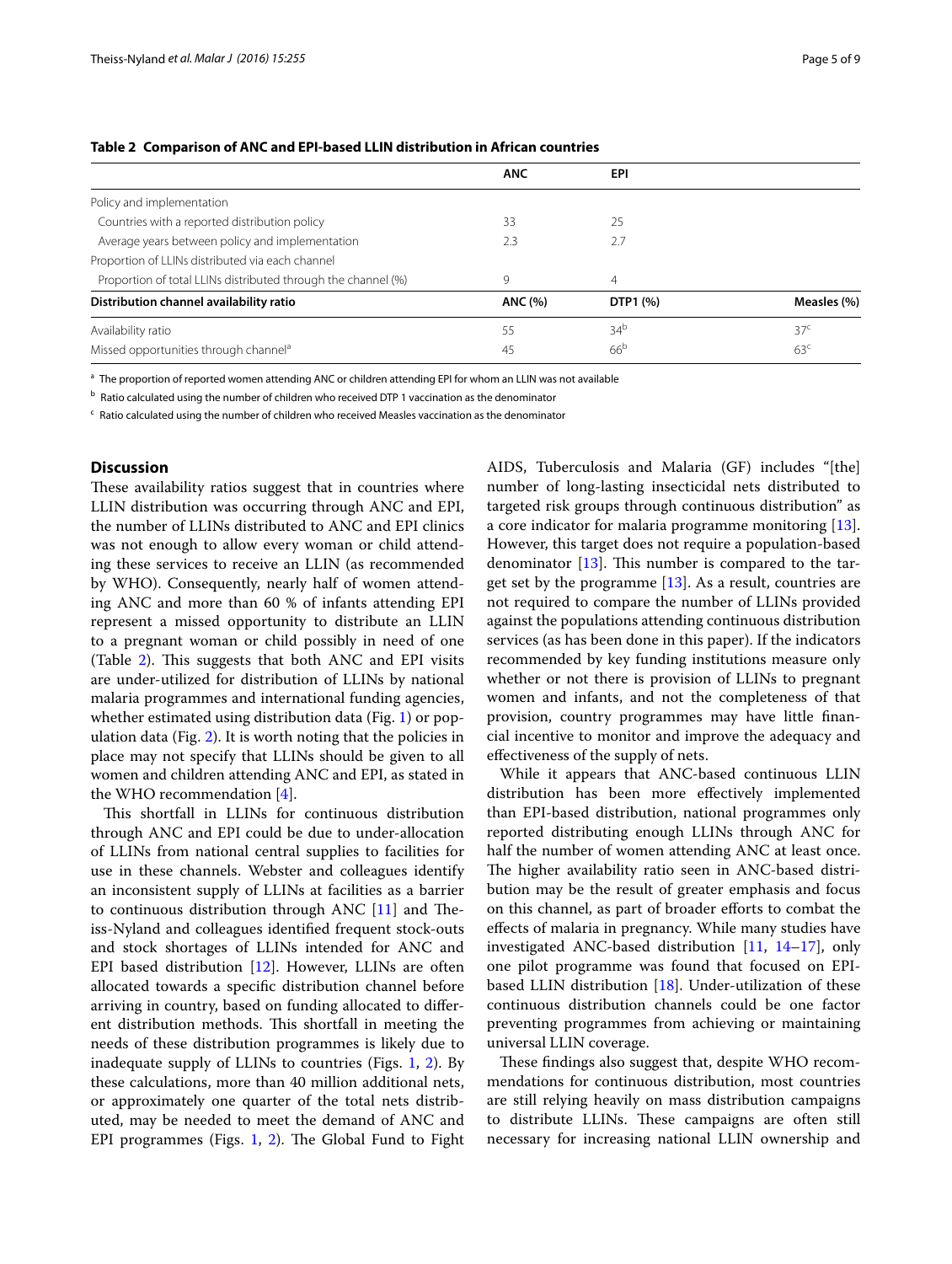• The total LLINs distributed in a three-year period via all channels by the 38 countries included in the analysis was:  $252,033,272 = LLINs$  distributed via campaigns (86%)  $24,657,101 = L<sub>L</sub>$ INs distributed via ANC (9%)  $11,231,333 = L<sub>L</sub>$ INs distributed via EPI (4%)  $4,868,165 = L<sub>L</sub>$ INs distributed via other chanels (2%)  $292.789.871 = Total LLINS distributed *$ • Assume that ANC LLINs are available for 55% of women attending ANC, and EPI LLINs are available for 34% of children attending EPI in these countries • To scale up LLINs to cover 100% of women and children attending ANC and EPI to following calculation is done:  $\frac{11,231,333 \, LLINS}{33,033,332 \, LLINS} = \frac{34\%}{100\%}$  $\frac{24,657,101 \, LLINS}{44,831,093 \, LLINS} = \frac{55\%}{100\%}$ Assume LLIN distribution via campaigns and other channels remains the same The proportion of LLINs needed for 100% of women attending ANC: Total ANC LLINS  $\overline{\Sigma$  Campaign + ANC + EPI + Other channel LLINs = % of Total LLINs  $\frac{44,831,093 \, LLINS}{334,765,862 \, LLINS} = 13\%$ The proportion of LLINs needed for 100% of infants attending EPI: Total EPI LLINS  $\overline{\Sigma$  Campaign + ANC + EPI + Other channel LLINs = % of Total LLINs  $\frac{33,033,332 \text{ LLINs}}{334,765,862 \text{ LLINs}} = 10\%$ *In total 23%, or approximately one quarter, of LLINs would be distributed through ANC and EPI if the volume of nets was increased to provide LLINs to 100% of women and children attending these services, in countries that are already providing this service.* \*The sum total of the LLINs distributed via the distribution channels does not equal the total nets reportedly distributed via each country (Table 1). The different may be due to some double reporting of nets, if they were distributed in a targeted campaign effort. To avoid significantly over-counting nets, countries were excluded if the sum of nets distributed via all channels was not within 10% of the total reported nets distributed. **Fig. 1** Scale-up of LLIN distribution—calculation based on previous distribution

<span id="page-5-0"></span>maintaining coverage, but pregnancies and births that occur between campaigns represent vulnerable populations potentially unprotected without effective continuous distribution programmes. Likewise, campaign nets that degrade over time need to be replenished through

continuous distribution channels in order to maintain high coverage.

The dataset used to make these comparisons presents a number of limitations. The quantities of LLINs distributed, and the number of women and children attending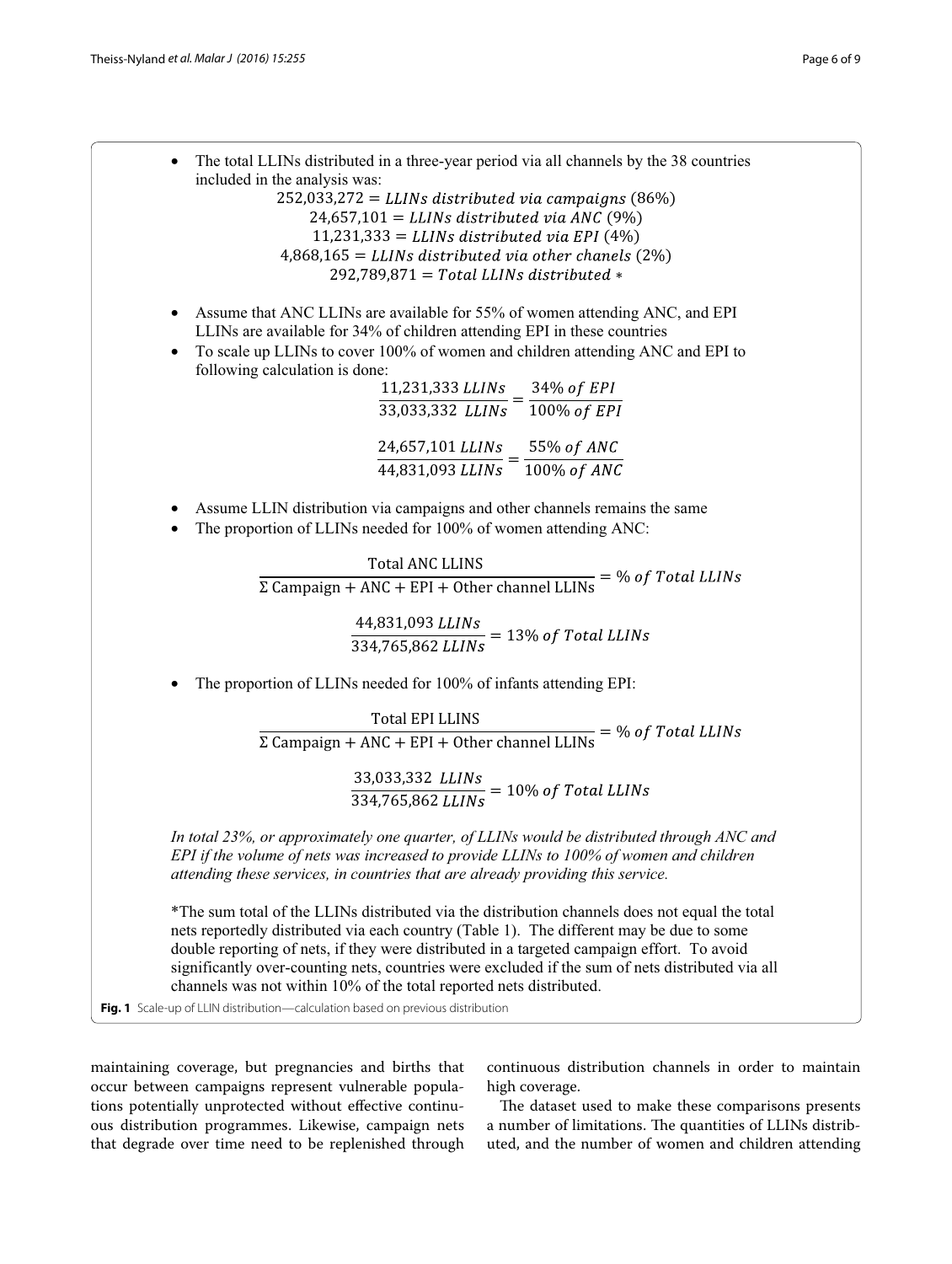

<span id="page-6-0"></span>ANC and EPI services are assumed to be the best estimates from service delivery records and surveys in each country and year included. These are the only data available at a national level on the total nets distributed via different channels. However, there were too many missing data points for LLIN quantities in the dataset before the year of 2009, which limited the analysis to 3 years, and made historical comparisons before continuous distribution recommendations impossible. The EPI attendance numbers were provided by WHO EPI nationally reported vaccination coverage, and survey data [\[19](#page-8-9)]. The ANC numbers, by comparison, were reported by the national malaria control programmes from each country, along with the LLIN information. Although 30 countries reported distributing LLINs via ANC in the years included, only 17 of those countries provided ANC attendance numbers, limiting the analysis. A possible bias could be that only countries with better ANC distribution performance provided ANC attendance numbers. This means that the difference between ANC and EPI LLIN availability ratios may be a result of bias, rather than a true difference. The years of data included were not the same in all the countries, and eight out of the total 38 countries included in the analysis did not have 3 consecutive years of data due to incomplete reporting in some years (Table [1\)](#page-3-0). The LLIN quantities reported likely represent the number of nets distributed from central storage to facilities in each country, while the number of ANC and EPI visits come from reported service delivery. Finally, only data up to 2012 were analysed; more recent data may show improvements in distribution of LLINs through these channels.

Despite these limitations, this analysis is still useful to paint a broad picture of continuous distribution through ANC and EPI. While studies have modelled the potential coverage and the cost effectiveness of continuous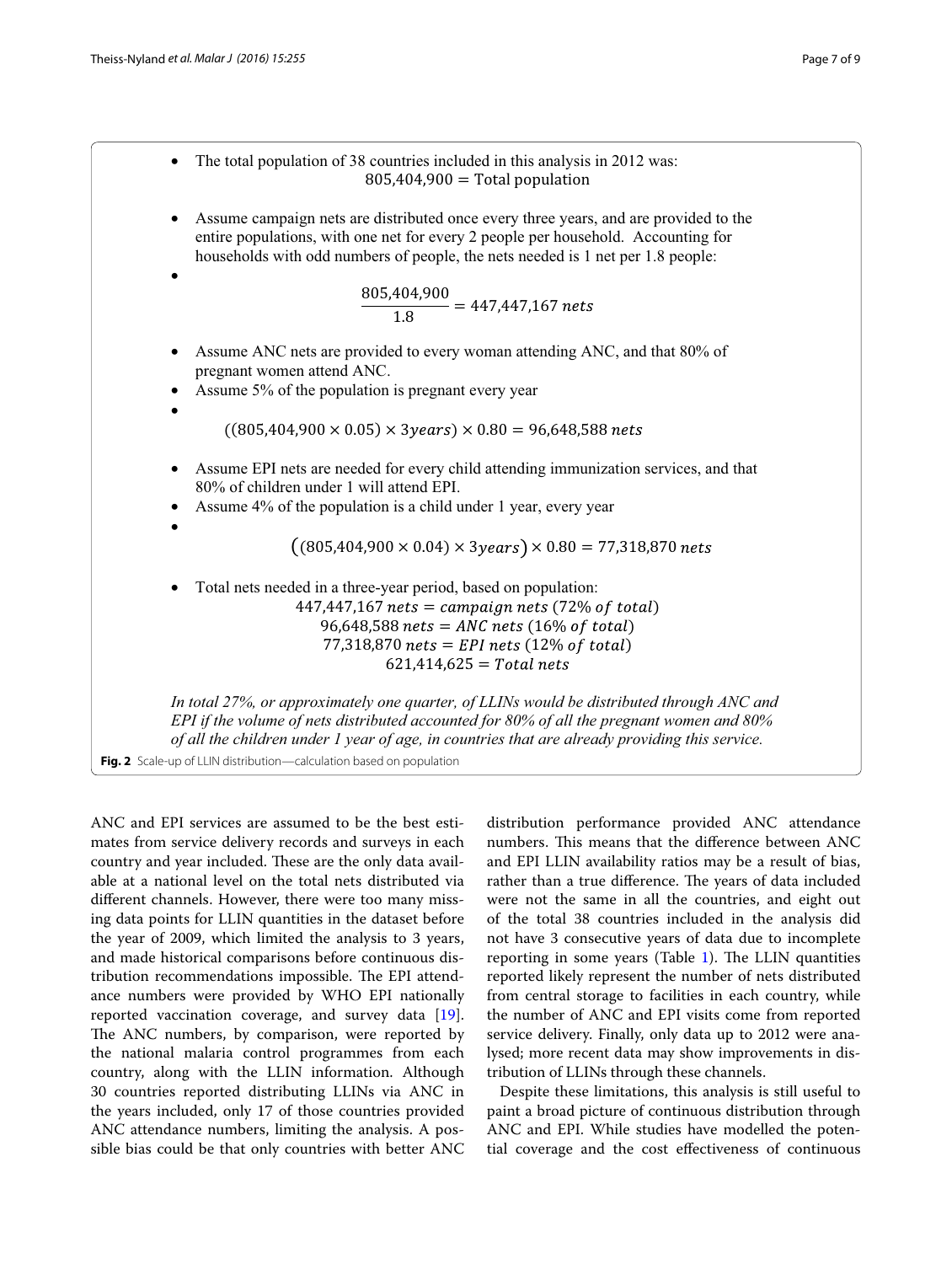distribution [[14,](#page-8-6) [20](#page-8-10)–[22\]](#page-8-11), few studies have critically evaluated the extent to which continuous distribution is serving its target population [\[11](#page-8-3)].

Beyond direct programme performance, this study also identified a deficiency in ANC and EPI-based continuous distribution programme monitoring and evaluation. Malaria programmes have relied on household surveys to monitor and assess the ownership and coverage of LLINs within a country. Surveys are arguably the best way to assess the outcome measures of LLIN ownership and use, but in the past most household surveys did not collect information on the source LLIN, making analyses like this very difficult. The most recent Demographic and Health Surveys 7 (DHS-7) questionnaires does include two questions intended to identify both the programme source and point of distribution for LLINs located in homes [[23\]](#page-8-12). Unfortunately, the programme source of LLINs has yet to appear in the coded datasets from DHS-7 surveys in Africa that are available for analysis [[23\]](#page-8-12). While information on the source of LLINs is a welcome addition to household survey data, data available from facilities and programmes, such as LLIN availability at the health facility and the proportion of women and infants who actually receive an LLIN out of those eligible, provide further insight about the process measures associated with programme performance.

Country malaria control programmes can adopt monitoring tools like these, which can serve as benchmarks for direct programme performance, and provide insight into areas of improvement for country programmes. Given the integrated nature of continuous distribution via ANC and EPI, malaria programmes may be able to gain from both the experience of, and the systems put in place by, EPI and ANC in each country. By building routine data collection and reporting systems for LLIN service delivery, malaria programmes can monitor their performance against ANC and EPI, using routine health facility data, and identify areas that can serve as examples of best practices, and areas where more resources and support are needed.

## **Conclusions**

These continuous LLIN distribution channels appear to be under-utilized, especially EPI-based distribution. This analysis illustrates the need to strengthen both the continuous distribution of LLINs, as well as the data collection and reporting systems necessary to effectively monitor a routine programme of this nature. However, quality data from more countries are needed for consistent and reliable programme performance monitoring. A greater focus on routine data collection, monitoring and reporting on LLINs distributed through both ANC and EPI can provide insight into both strengths and weaknesses of continuous distribution, and improve the effectiveness of these delivery channels. By building on the ANC and EPI service registers in use in countries, malaria programmes and international partners supporting these programmes, can take advantage of existing routine data structure to monitor programme performance. For integrated malaria programmes of this nature, sharing data with ANC and EPI programmes can also provide valuable estimations of target populations that can be reached through these channels. ANC and EPI services provide an important opportunity for LLIN distribution programmes to reach biologically vulnerable women and children, and fill gaps in population coverage. In order to take advantage of these distribution points, LLINs need to be made available, consistently, for all women and children attending these services.

#### **Authors' contributions**

KTN and ML conceived and designed the analysis. KTN conducted the analysis and wrote the manuscript. KTN, ML and JL carried out the critical review of analysis and interpretations, and provided editorial input. All the authors have read and approved the final manuscript.

#### **Author details**

<sup>1</sup> Infectious Disease Epidemiology Department, London School of Hygiene and Tropical Medicine, Keppel Street, London, UK.<sup>2</sup> Global Malaria Pro gramme, World Health Organization, Geneva, Switzerland. 3 Malaria Branch, Division of Parasitic Diseases and Malaria, Centers for Disease Control and Pre‑ vention, Atlanta, GA, USA. 4 Disease Control Department, London School of Hygiene and Tropical Medicine, Keppel Street, London, UK.

#### **Acknowledgements**

Some of the comparisons presented here were published in the 2013 World Malaria Report. Thank you to the World Health Organization Malaria Programme and Expanded Programme on Immunization for the access to these data.

#### **Competing interests**

The authors declare that they have no competing interests.

Received: 27 February 2016 Accepted: 23 April 2016 Published online: 04 May 2016

#### **References**

- <span id="page-7-0"></span>1. WHO. Recommendations for achieving universal coverage with longlasting insecticidal nets in malaria control. Geneva: World Health Organization; 2013. Available from: [http://www.who.int/malaria/publications/](http://www.who.int/malaria/publications/atoz/who_recommendation_coverage_llin/en/) [atoz/who\\_recommendation\\_coverage\\_llin/en/](http://www.who.int/malaria/publications/atoz/who_recommendation_coverage_llin/en/).
- <span id="page-7-1"></span>2. WHO. World malaria report. Geneva: World Health Organization; 2013.
- <span id="page-7-2"></span>3. WHO. Insecticide-treated mosquito nets: a WHO position statement. Geneva: World Health Organization; 2010.
- <span id="page-7-5"></span>4. WHO. Global Malaria Programme—Insecticide-treated mosquito nets: a position statement. Geneva: World Health Organization; 2007.
- 5. Roll Back Malaria. Consensus statement on continuous distribution systems for insecticide treated nets. Geneva: World Health Organization; 2011.
- <span id="page-7-3"></span>6. Roll Back Malaria. Continuous long lasting insecticidal net distributions: a guide to concepts and planning. Geneva: World Health Organization; 2011.
- <span id="page-7-4"></span>7. WHO. Antenatal care. Geneva: World Health Organization; 2015. Available from: [http://www.who.int/gho/maternal\\_health/reproductive\\_health/](http://www.who.int/gho/maternal_health/reproductive_health/antenatal_care_text/en/) [antenatal\\_care\\_text/en/](http://www.who.int/gho/maternal_health/reproductive_health/antenatal_care_text/en/).